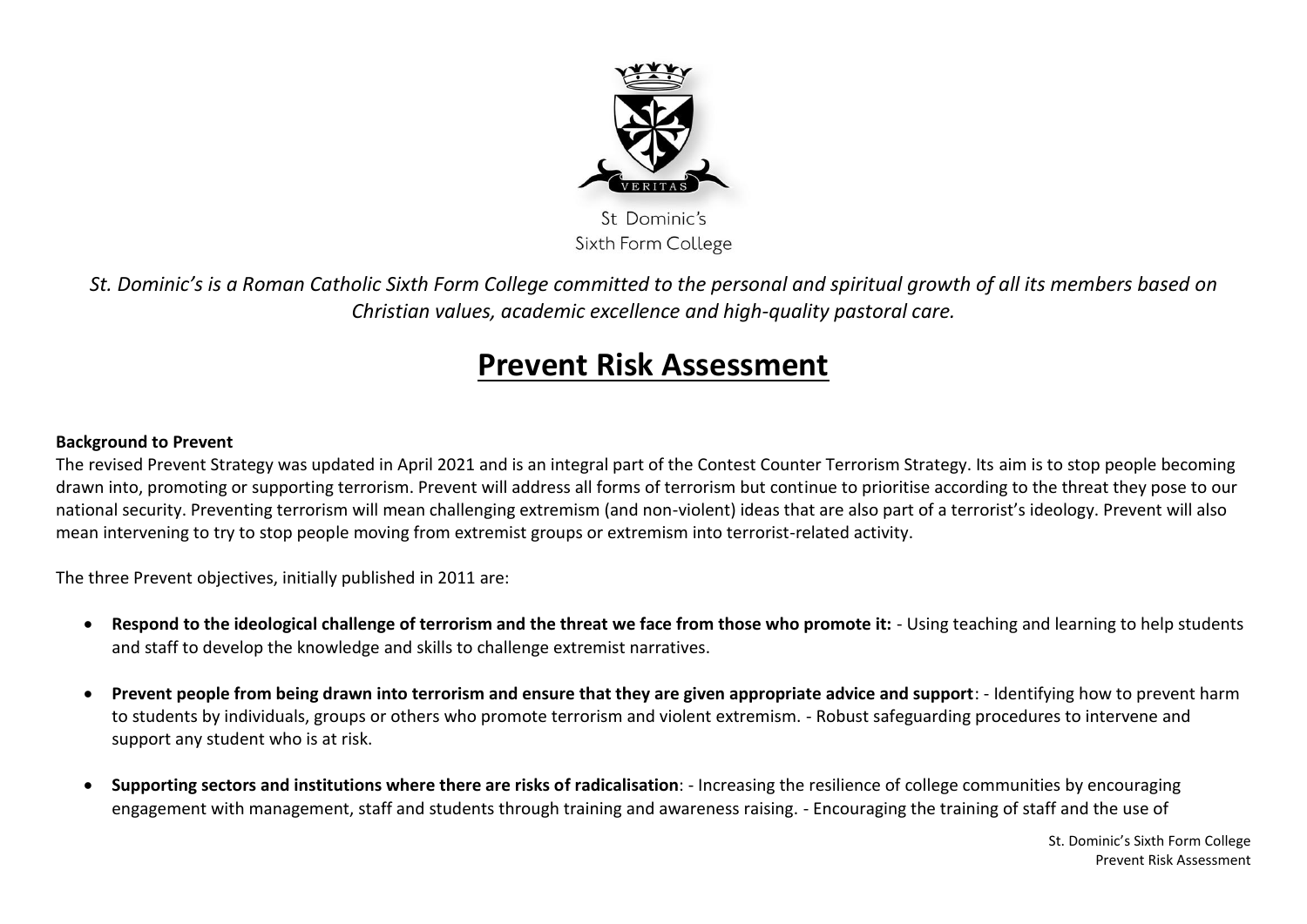curriculum opportunities with students which allow grievances to be aired and dealt with. - Ensuring that college resources are not used by extremist groups.

Colleges promote and facilitate the exchange of opinions and ideas and enable debate as well as learning. The Government has stated that it has no wish to limit or otherwise interfere with this free flow of ideas, and that it will be careful to balance the need to preserve national security with protecting civil liberties. Although it is vital that colleges must protect academic freedom, it is a long-established principle that colleges also have a duty of care to their students. Colleges have a clear and unambiguous role to play in helping to safeguard vulnerable young people from radicalisation and recruitment by terrorist organisations. Just as we can help to educate people about risk, we offer opportunities to help learners understand the risks associated with extremism and help develop the knowledge and skills to be able to challenge terrorist ideologies.

Staff at St. Dominic's, working in partnership with local agencies, are well placed to identify needs and support the welfare of individual students who may be particularly vulnerable.

National Prevent helpline: 0800 011 3764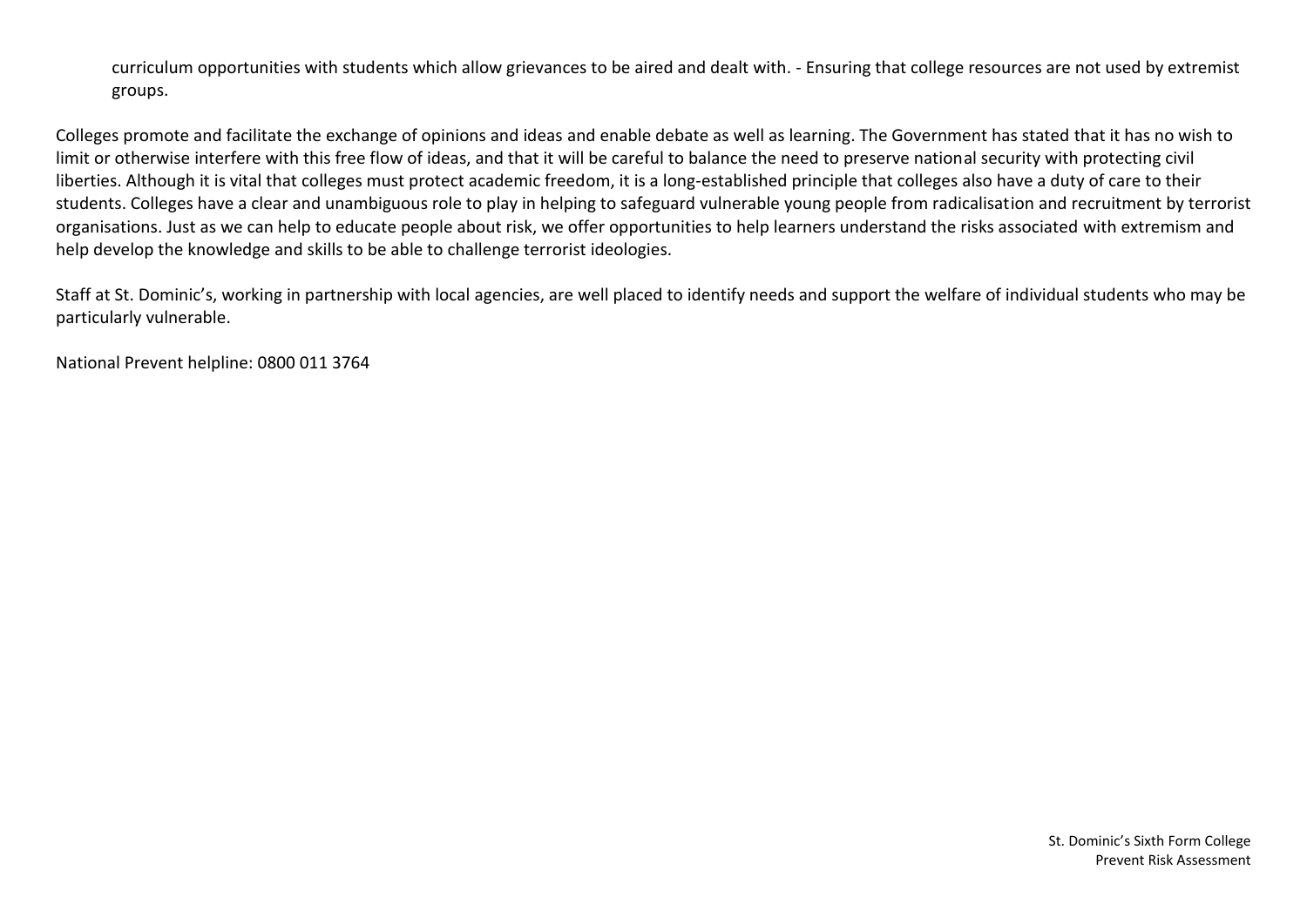| Likelihood            | Impact          |
|-----------------------|-----------------|
| Rare                  | <b>None</b>     |
| <b>Unlikely</b>       | Low             |
| <b>Possible</b>       | <b>Moderate</b> |
| Likely                | <b>High</b>     |
| <b>Almost certain</b> | <b>Severe</b>   |

| No.            | Potential area/s of risk                                                                                                                                                                                                                                                                                                      | Likelihood | Mitigating action/key staff                                                                                                                                                                                                                                                                                                                 | Impact | Review/timescale | Supporting information/<br>update/s                                                                                                                                                                                                                                                                                                                                                                                     |
|----------------|-------------------------------------------------------------------------------------------------------------------------------------------------------------------------------------------------------------------------------------------------------------------------------------------------------------------------------|------------|---------------------------------------------------------------------------------------------------------------------------------------------------------------------------------------------------------------------------------------------------------------------------------------------------------------------------------------------|--------|------------------|-------------------------------------------------------------------------------------------------------------------------------------------------------------------------------------------------------------------------------------------------------------------------------------------------------------------------------------------------------------------------------------------------------------------------|
| $\mathbf{1}$   | Leadership<br>Insufficient understanding/knowledge of<br>individual and College responsibilities in<br>relation to the Prevent Duty<br><b>Governing Body</b><br>Senior Leadership Team (SLT)<br>Designated Safeguarding Team<br>Staff<br><b>Visitors</b><br>Insufficient safer recruitment processes<br>which are not robust. |            | Safeguarding and Prevent training<br>provided to all new staff at induction.<br>(DSL)<br>Safeguarding refreshers for all staff<br>annually. (DST)<br>Regular and key updates included in<br>staff briefings and notes. (SLT/DSL)<br>All Governors, Senior Leaders and<br>Heads of Maths, Science received<br>Safer Recruitment Training for |        | Annual training  | All governors and staff are<br>enrolled on the iHasco<br>(WRAP) training<br>programme and completed<br>training Autumn 2021<br>Catholicity and Curriculum<br>Committee receives regular<br>updates on<br>Safeguarding/Prevent from<br>Designated Teacher.<br>All students receive<br>Safeguarding and Prevent<br>tutorials each year<br>delivered by Tutors as part<br>of the newly updated<br>RHSE/Tutorial programme. |
| $\overline{2}$ | Partnership<br>Poor engagement from the Governing<br>Body, Senior and Middle leaders.<br>Designated staff lead in charge of Prevent<br>unknown                                                                                                                                                                                |            | interviews.<br>The Governing Body and Senior<br>Leadership teams have standing<br>Safeguarding/Prevent items on their<br>agenda and all have completed the<br>relevant training.                                                                                                                                                            |        | Ongoing          |                                                                                                                                                                                                                                                                                                                                                                                                                         |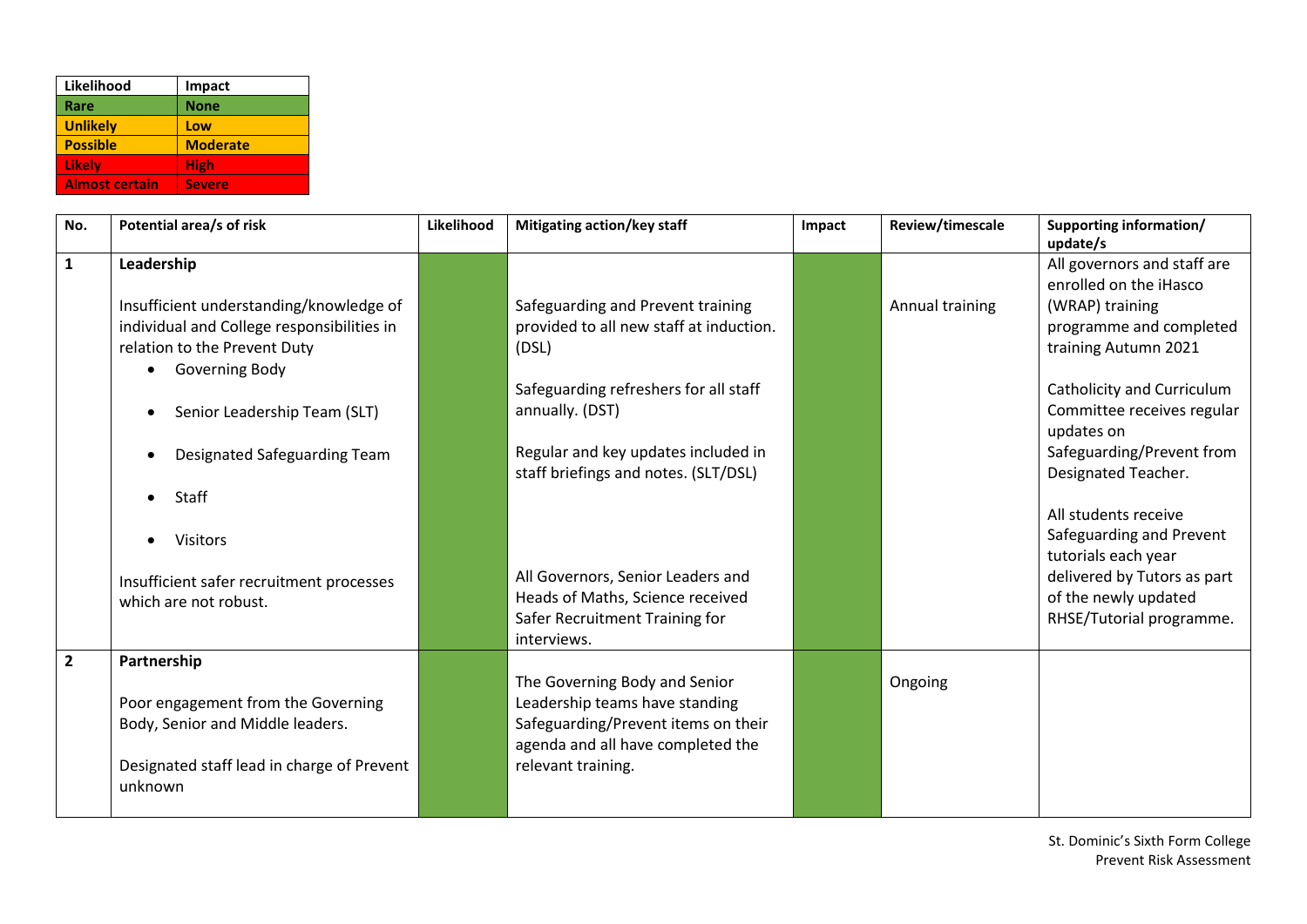|                         | Ineffective engagement and relationship<br>with external agencies with reference to<br>Prevent.                                                                                                                                                                                                                                                                                                                            | The designated staff lead in charge of<br>Prevent leads all-in house-training<br>sessions on related topics and<br>oversees the RHSE/Tutorial<br>programme.<br>Names highlighted in policy and<br>safeguarding signage.<br>School liaison Met police officer has<br>weekly drop in sessions for<br>student/staff support and training.                                                                                                                                                                                                                                                                                                              |                                              | The Schools liaison officer<br>continues to offer<br>assemblies/training and 1:1<br>support in light of<br>current/emerging issues.                                                                                                                                                                                                                                                                                                                                                                                          |
|-------------------------|----------------------------------------------------------------------------------------------------------------------------------------------------------------------------------------------------------------------------------------------------------------------------------------------------------------------------------------------------------------------------------------------------------------------------|-----------------------------------------------------------------------------------------------------------------------------------------------------------------------------------------------------------------------------------------------------------------------------------------------------------------------------------------------------------------------------------------------------------------------------------------------------------------------------------------------------------------------------------------------------------------------------------------------------------------------------------------------------|----------------------------------------------|------------------------------------------------------------------------------------------------------------------------------------------------------------------------------------------------------------------------------------------------------------------------------------------------------------------------------------------------------------------------------------------------------------------------------------------------------------------------------------------------------------------------------|
| $\overline{\mathbf{3}}$ | <b>Training and Development</b><br>Insufficient staff knowledge and<br>understanding to;<br>Exemplify British Values in their<br>management, teaching and<br>through general behaviours in<br>the College.<br>Understand the factors that make<br>people vulnerable to being drawn<br>into terrorism and to challenge<br>extremist ideas which are used by<br>terrorist groups and can purport<br>to legitimise terrorism. | All teaching staff have received<br>training on British Values and how to<br>develop within their areas (academic<br>and non)<br>All staff are expected to develop<br>learners understanding of British<br>Values through their curriculum<br>delivery and SOW for RHSE/tutorial<br>programme.<br>College Values reflect British Values<br>around respect. All staff and students<br>are aware of the college's<br>expectations and subscribe to its<br>values.<br>Child Protection and Safeguarding<br>Policy includes reference to<br>radicalization. Prevent training<br>underlines complexities involved and<br>Notice, Check, Share principles | Ongoing and<br>monitored by CPD<br>lead, SLT | DSL has completed the<br>Home Office e-learning<br>Prevent training as well as<br>the iHASCO programme to<br>develop knowledge.<br>All staff completed the<br>Prevent and KCSIE online<br>training Autumn 2021<br><b>Updated Staff guidance</b><br>completed and delivered to<br>all staff April/May 2022<br>NOTICE-CHECK-SHARE<br>publicity being updated for<br>the site in August 2022.<br>New staff handbook being<br>created for 2022/23<br>academic year with<br>updated referral systems<br>and relevant. information |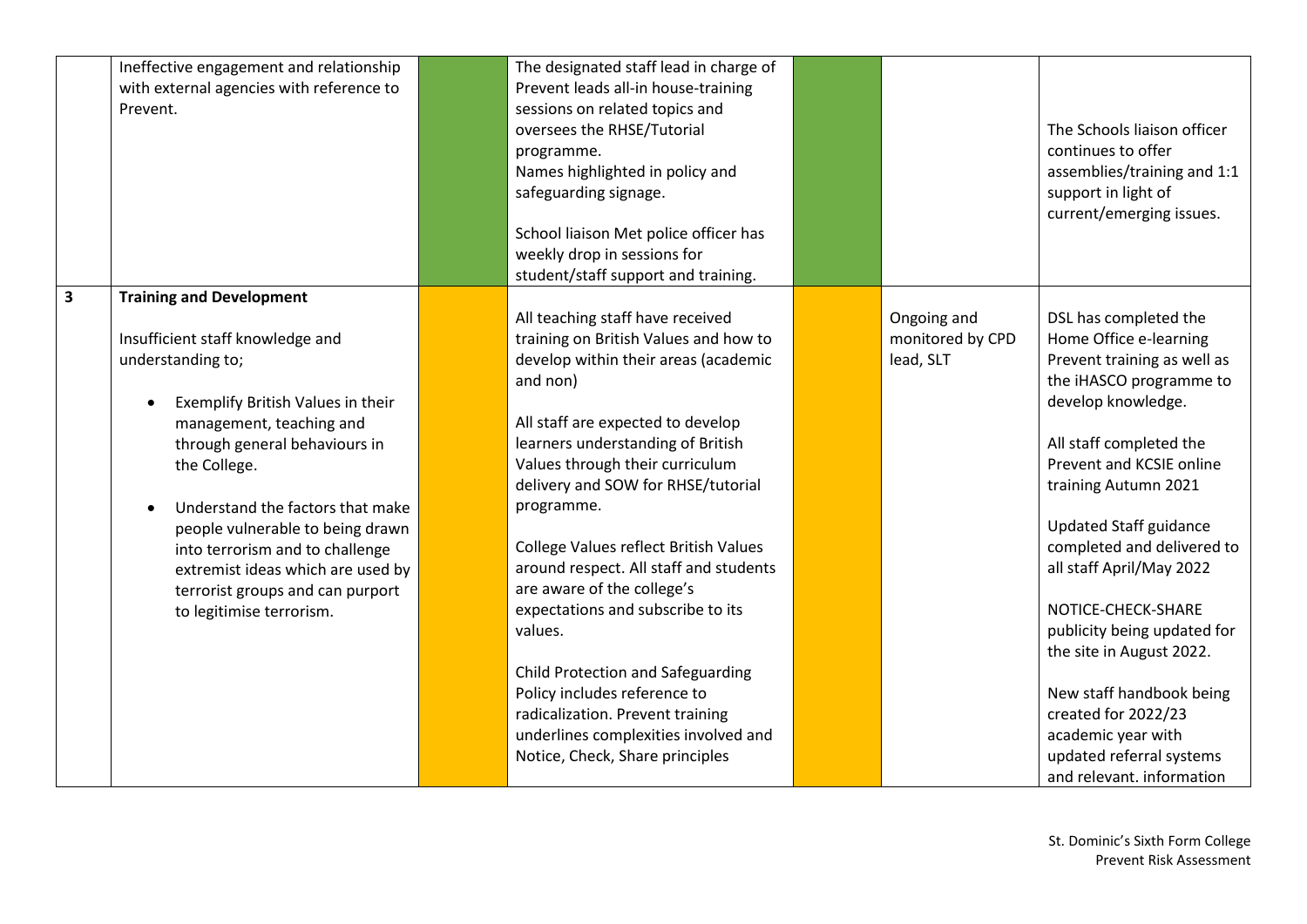|                         |                                                                                                                                                                                                                                                                                                                                                                                                                                                                                 | Staff are clear that they must refer any<br>concerns using the Safeguarding<br>referral process<br>Staff training in Prevent which is<br>monitored and recorded on the SCR<br>All staff required to have had Prevent<br>(iHASCO) training. New starters<br>receive training delivered face to face<br>at induction and by an online<br>certificated workshop.<br>All Governors also undertake this<br>online training as well as other 'hard<br>to reach' staff e.g. invigilators and<br>regular visiting staff                                     |                               |                                                                                                                                  |
|-------------------------|---------------------------------------------------------------------------------------------------------------------------------------------------------------------------------------------------------------------------------------------------------------------------------------------------------------------------------------------------------------------------------------------------------------------------------------------------------------------------------|-----------------------------------------------------------------------------------------------------------------------------------------------------------------------------------------------------------------------------------------------------------------------------------------------------------------------------------------------------------------------------------------------------------------------------------------------------------------------------------------------------------------------------------------------------|-------------------------------|----------------------------------------------------------------------------------------------------------------------------------|
| $\overline{\mathbf{4}}$ | <b>Student Support</b><br>Inadequate arrangements and resources<br>in place to provide pastoral care as<br>required by the College. Staff need to<br>know what measures are available to<br>prevent people from becoming drawn<br>into terrorism and how to challenge the<br>extremist ideology and understand how<br>to support those who may need it.<br>Insufficient checks on chaplaincy<br>provision and how this contributes to the<br>Colleges student support services. | Fully trained and updated Student<br>Services Team. The college has<br>engaged positively with the Prevent<br>training to ensure all teaching staff<br>and key support staff have the skills<br>and knowledge to refer any concerns<br>appropriately.<br>Risk assessment process in place<br>which assesses where and how<br>students or staff may be at risk of<br>being drawn into terrorism.<br>The Core RE programme SOW, heavily<br>supported by the RHSE/Tutorial<br>programme covers all aspects of<br>Prevent and Promoting British Values. | Ongoing, reviewed<br>annually | Programme updated<br>annually and delivered by<br>trained staff through<br>lectures and taught lessons<br>to monitor engagement. |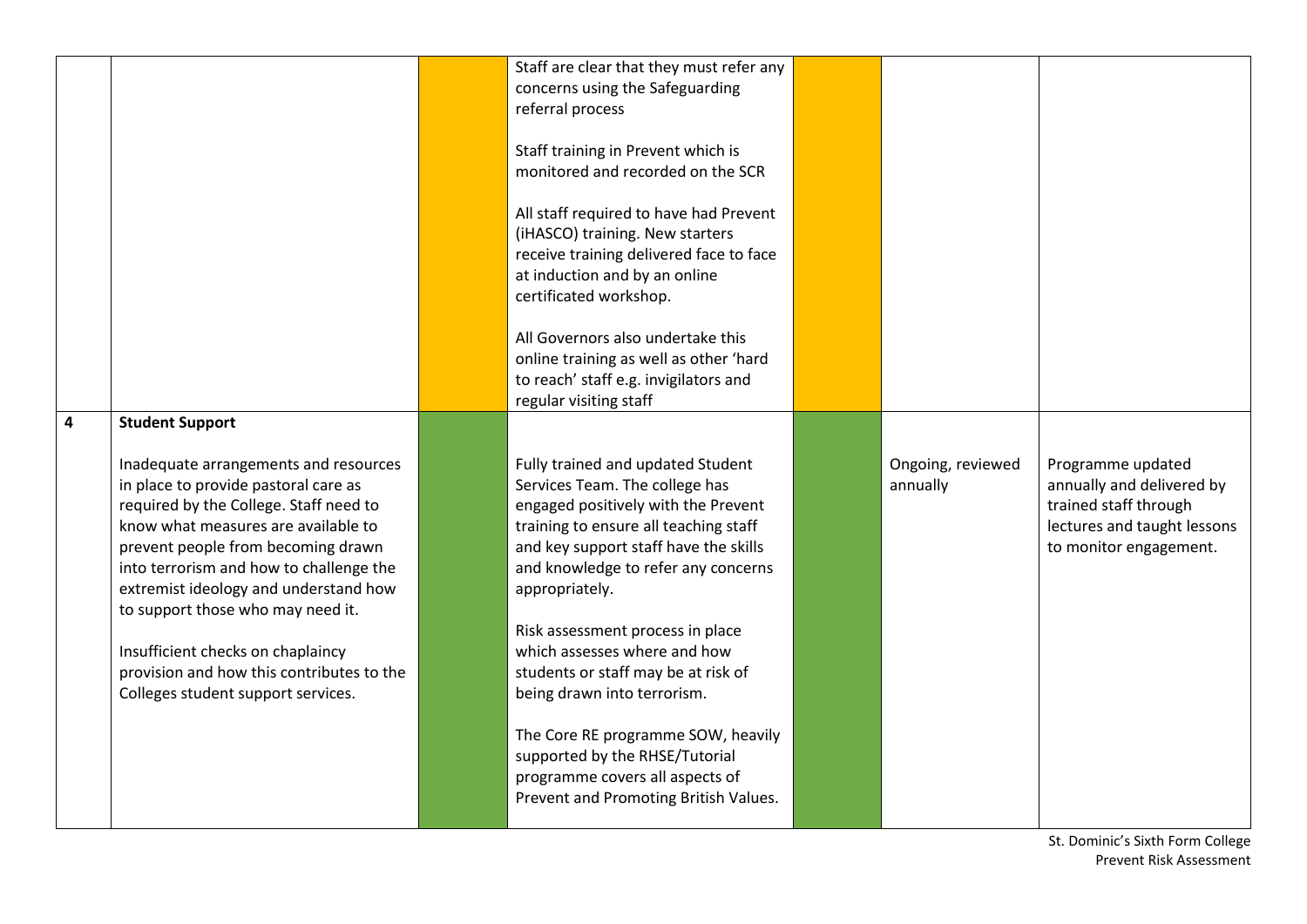| 5 | <b>Multi-Faith Support</b>                                                                                                                                                                                                                                                                                                                                                                                                      | Chaplaincy provision is offered<br>through a full time Chaplain. It is part<br>of the Core RE programme and<br>monitored as part of our SAR/QIP<br>process.                                                                                                                                                                                                                                                                                                                                     |              | The College achieved<br>outstanding status in its<br>recent Section 48 Diocesan<br>inspection for RE<br>curriculum and delivery. |
|---|---------------------------------------------------------------------------------------------------------------------------------------------------------------------------------------------------------------------------------------------------------------------------------------------------------------------------------------------------------------------------------------------------------------------------------|-------------------------------------------------------------------------------------------------------------------------------------------------------------------------------------------------------------------------------------------------------------------------------------------------------------------------------------------------------------------------------------------------------------------------------------------------------------------------------------------------|--------------|----------------------------------------------------------------------------------------------------------------------------------|
|   | Inadequate management procedures of<br>the College support for Multi Faiths                                                                                                                                                                                                                                                                                                                                                     | Multi faith society for all faiths/no<br>faith. Society lead and monitored by<br>the Chaplain and DSL.<br>Prayer meetings and religious<br>gatherings are allowed only when they<br>are supervised by the DSL and/or<br>Chaplain, no-one of any faith is<br>excluded from joining these meetings<br>whatever faith they are and are<br>regularly checked and monitored, to<br>ensure no denomination is<br>neglected/dominant.                                                                  |              | Safeguarding and Child<br>Protection / Prevent policy<br>updated to include multi<br>faith and College guidance<br>to students.  |
| 6 | <b>Student Safety</b><br>Online<br>Insufficient and ineffective policy relating<br>to the use of IT which doesn't contain a<br>specific reference and inclusion of the<br>Prevent Duty.<br>Ineffective filtering/firewall systems to<br>prevent staff/students/visitors from<br>accessing extremist websites and<br>material.<br>Failure to alert to serious and/or<br>repeated breaches or attempted<br>breaches of the policy | Clear policies in place for students and<br>staff using IT equipment to research<br>prevent related materials in the<br>course of their learning. The CP/SG<br>Policy specifically references Prevent.<br>Students receive information related<br>to IT at Induction and sign a safe usage<br>policy at induction.<br>Appropriate filtering is in place to<br>ensure that learners are unable to<br>access terrorist and extremist material<br>online through college servers.<br>(Smooth Wall) | Weekly/daily | DSL receives weekly reports<br>from Smooth Wall<br>highlighted key terms<br>searched. No concerns<br>recorded 2021/22            |

St. Dominic's Sixth Form College Prevent Risk Assessment